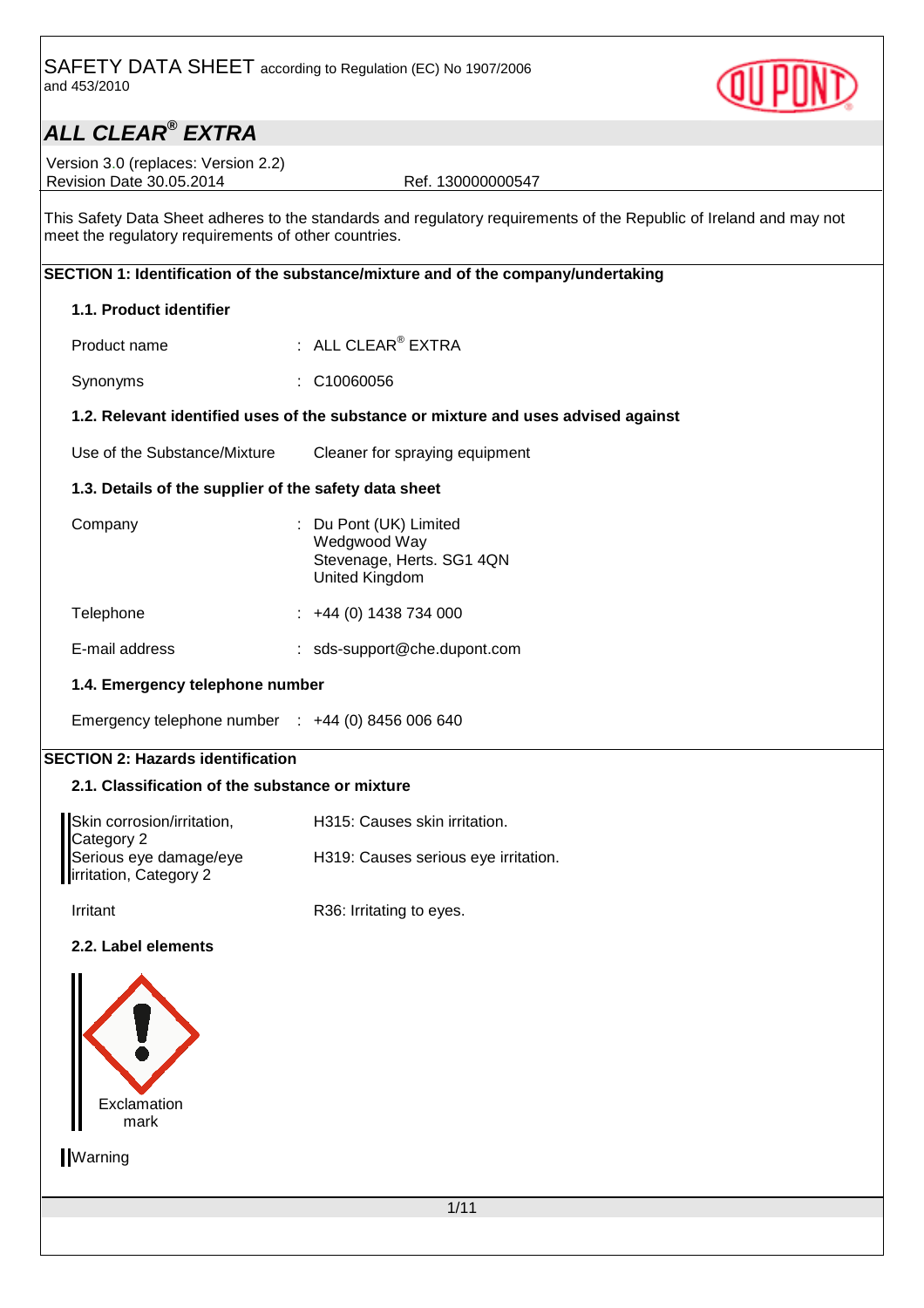Version 3.0 (replaces: Version 2.2) Revision Date 30.05.2014 Ref. 130000000547

| $\parallel$ H315                            | Causes skin irritation.<br>Causes serious eye irritation.                                                                                                                                                                                                               |
|---------------------------------------------|-------------------------------------------------------------------------------------------------------------------------------------------------------------------------------------------------------------------------------------------------------------------------|
| P280<br>P302 + P352<br>$P305 + P351 + P338$ | Wear protective gloves/ protective clothing/ eye protection/ face protection.<br>IF ON SKIN: Wash with plenty of soap and water.<br>IF IN EYES: Rinse cautiously with water for several minutes. Remove contact<br>lenses, if present and easy to do. Continue rinsing. |

### **2.3. Other hazards**

This mixture contains no substance considered to be persistent, bioaccumulating nor toxic (PBT). This mixture contains no substance considered to be very persistent nor very bioaccumulating (vPvB).

### **SECTION 3: Composition/information on ingredients**

#### **3.1. Substances**

not applicable

#### **3.2. Mixtures**

| <b>Registration number</b> | <b>Classification</b> | <b>Classification according to</b> | <b>Concentration</b> |
|----------------------------|-----------------------|------------------------------------|----------------------|
|                            | according to          | <b>Regulation (EU) 1272/2008</b>   | (% w/w)              |
|                            | Directive 67/548/EEC  | (CLP)                              |                      |

#### **Benzenesulfonic acid, mono-C10-16-alkyl derivs., compds. with ethanolamine (CAS-No.68910-32-7) (EC-No.272-734-1)**

 $>= 15 - 20 \%$ 

#### **Tetrasodium (1-hydroxyethylidene)bisphosphonate (CAS-No.3794-83-0) (EC-No.223-267-7)**

| Xi:R36/38 | Skin Irrit. 2; H315 | $>= 1 - \le 5\%$ |
|-----------|---------------------|------------------|
|           | Eye Irrit. 2; H319  |                  |
|           |                     |                  |

### **Alcohols, C12-15, ethoxylated (CAS-No.68131-39-5) (EC-No.500-195-7)**

| Xn:R22 | Acute Tox. 4; H302    | $>= 1 - 5\%$ |
|--------|-----------------------|--------------|
| Xi:R41 | Eye Dam. 1; H318      |              |
| N:R50  | Aquatic Acute 1; H400 |              |
|        |                       |              |

The above products are REACH compliant; Registration number(s) may not be provided because substance(s) are exempted, not yet registered under REACH or are registered under another regulatory process (biocide uses, plant protection products), etc.

For the full text of the R-phrases mentioned in this Section, see Section 16. For the full text of the H-Statements mentioned in this Section, see Section 16.

### **SECTION 4: First aid measures**

### **4.1. Description of first aid measures**

General advice : Never give anything by mouth to an unconscious person. For specialist advice contact the National Poisons Information Service: Tel. (01) 837 9964 (Healthcare Professionals) or (01) 809 2166 (Public Poisons Information Line - 8am-10pm).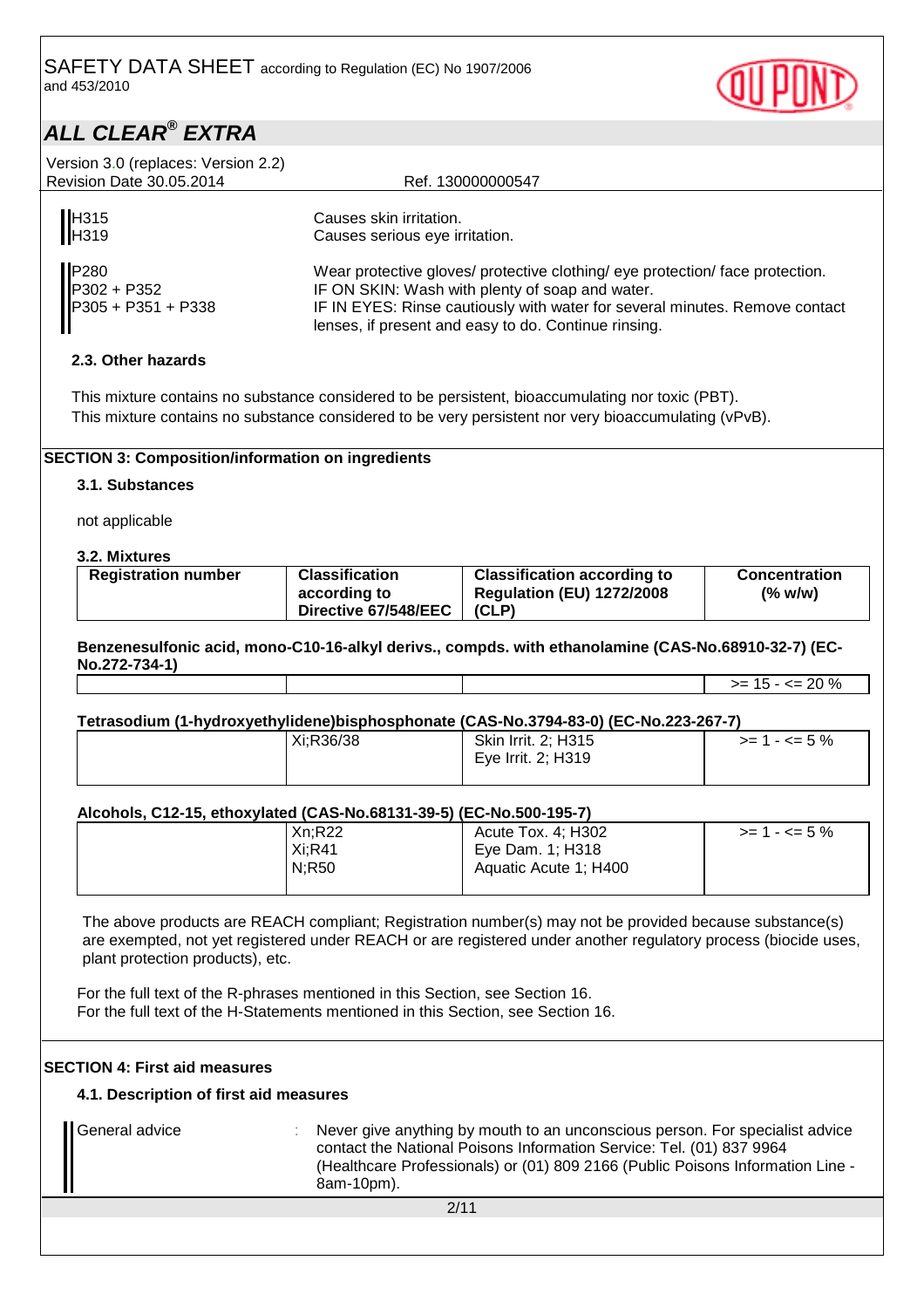

| Version 3.0 (replaces: Version 2.2)<br>Revision Date 30.05.2014      | Ref. 130000000547                                                                                                                                                                                                                          |
|----------------------------------------------------------------------|--------------------------------------------------------------------------------------------------------------------------------------------------------------------------------------------------------------------------------------------|
|                                                                      |                                                                                                                                                                                                                                            |
| Inhalation                                                           | Move to fresh air. Oxygen or artificial respiration if needed. Consult a physician<br>after significant exposure.                                                                                                                          |
| Skin contact                                                         | Wash off immediately with soap and plenty of water. Take off contaminated<br>clothing and shoes immediately. In the case of skin irritation or allergic<br>reactions see a physician. Wash contaminated clothing before re-use.            |
| Eye contact                                                          | If in eyes, rinse with water for 15 minutes. Rinse thoroughly with plenty of<br>water, also under the eyelids. Keep eye wide open while rinsing. Call a<br>physician immediately.                                                          |
| Ingestion                                                            | Rinse mouth. Do NOT induce vomiting. If conscious, drink plenty of water. Call<br>a physician immediately.                                                                                                                                 |
|                                                                      | 4.2. Most important symptoms and effects, both acute and delayed                                                                                                                                                                           |
| Symptoms                                                             | Skin contact may provoke the following symptoms:, Irritation, Redness                                                                                                                                                                      |
|                                                                      | Eye contact may provoke the following symptoms:, Pain, Redness, blurred<br>vision, Excessive lachrymation                                                                                                                                  |
|                                                                      | Ingestion may provoke the following symptoms:, Nausea, Stomach/intestinal<br>disorders, Abdominal pain, Irritation, Redness                                                                                                                |
|                                                                      | Inhalation may provoke the following symptoms:, Irritation, discomfort in the<br>chest                                                                                                                                                     |
|                                                                      | 4.3. Indication of any immediate medical attention and special treatment needed                                                                                                                                                            |
| Treatment                                                            | Treat symptomatically.                                                                                                                                                                                                                     |
| <b>SECTION 5: Firefighting measures</b>                              |                                                                                                                                                                                                                                            |
| 5.1. Extinguishing media                                             |                                                                                                                                                                                                                                            |
| Suitable extinguishing media                                         | Keep containers and surroundings cool with water spray.                                                                                                                                                                                    |
| Extinguishing media which<br>shall not be used for safety<br>reasons | : High volume water jet, (contamination risk)                                                                                                                                                                                              |
| 5.2. Special hazards arising from the substance or mixture           |                                                                                                                                                                                                                                            |
| Specific hazards during<br>firefighting                              | : Burning produces noxious and toxic fumes. Hazardous decomposition products<br>formed under fire conditions. Carbon dioxide (CO2) nitrogen oxides                                                                                         |
| 5.3. Advice for firefighters                                         |                                                                                                                                                                                                                                            |
| Special protective equipment<br>for firefighters                     | : Wear self-contained breathing apparatus and protective suit.                                                                                                                                                                             |
| Further information                                                  | Prevent fire extinguishing water from contaminating surface water or the ground<br>water system. Collect contaminated fire extinguishing water separately. This<br>must not be discharged into drains. Fire residues and contaminated fire |
|                                                                      | 3/11                                                                                                                                                                                                                                       |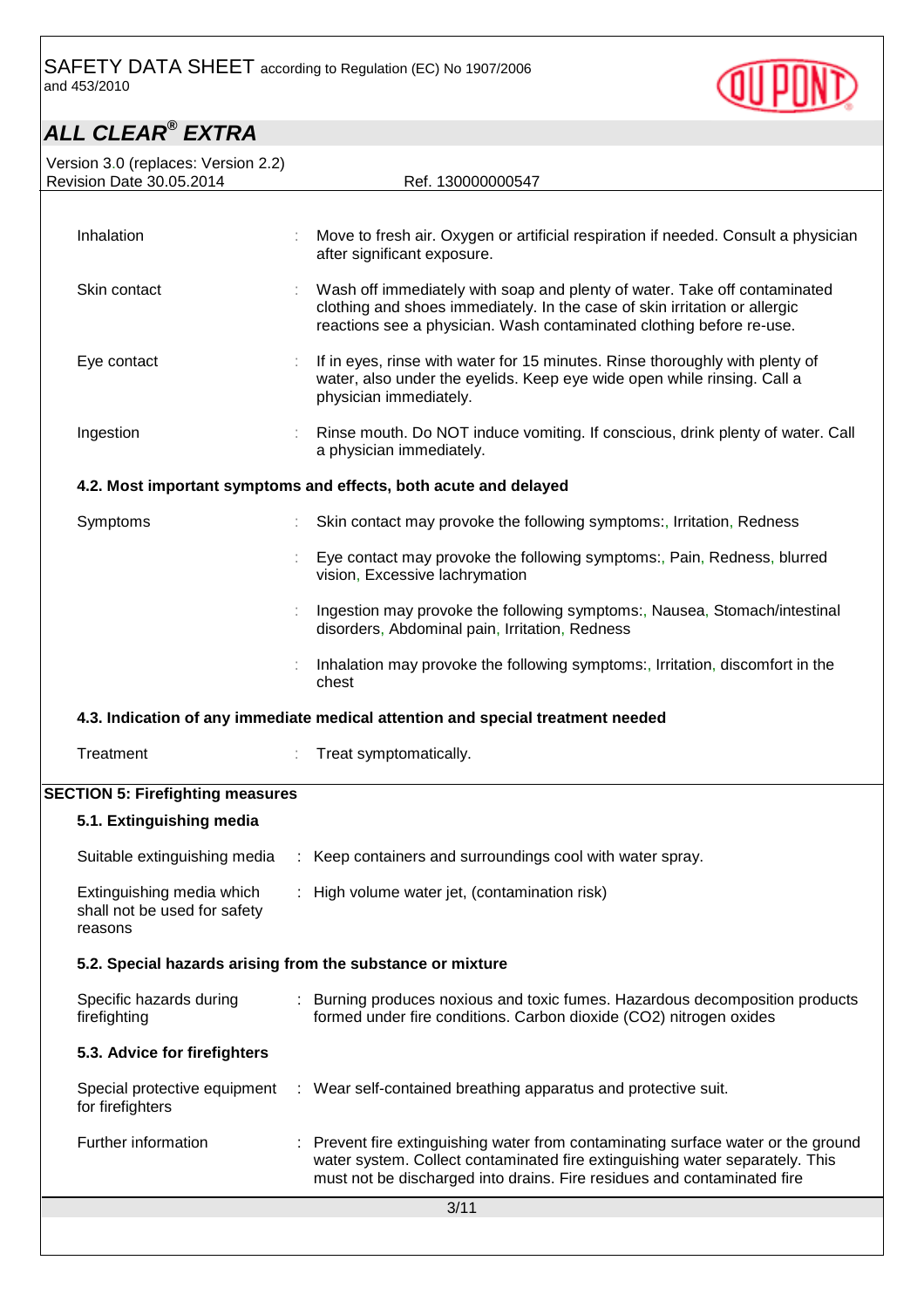

| JVICE ON SAIE HANGING. | USE ONly in area provided with appropriate exhaust vehination. Wear personal |
|------------------------|------------------------------------------------------------------------------|
|                        | protective equipment. Avoid contact with skin and eyes. Avoid inhalation of  |
|                        | vapour or mist. For personal protection see section 8.                       |
|                        |                                                                              |

### **7.2. Conditions for safe storage, including any incompatibilities**

| Requirements for storage<br>areas and containers | Keep containers tightly closed in a cool, well-ventilated place. Store at room<br>temperature in the original container. Store in a place accessible by authorized<br>persons only. Keep out of the reach of children. Keep away from food, drink and<br>animal feedingstuffs. |
|--------------------------------------------------|--------------------------------------------------------------------------------------------------------------------------------------------------------------------------------------------------------------------------------------------------------------------------------|
|                                                  |                                                                                                                                                                                                                                                                                |

| Other data |  | Stable under recommended storage conditions. |  |  |
|------------|--|----------------------------------------------|--|--|
|------------|--|----------------------------------------------|--|--|

4/11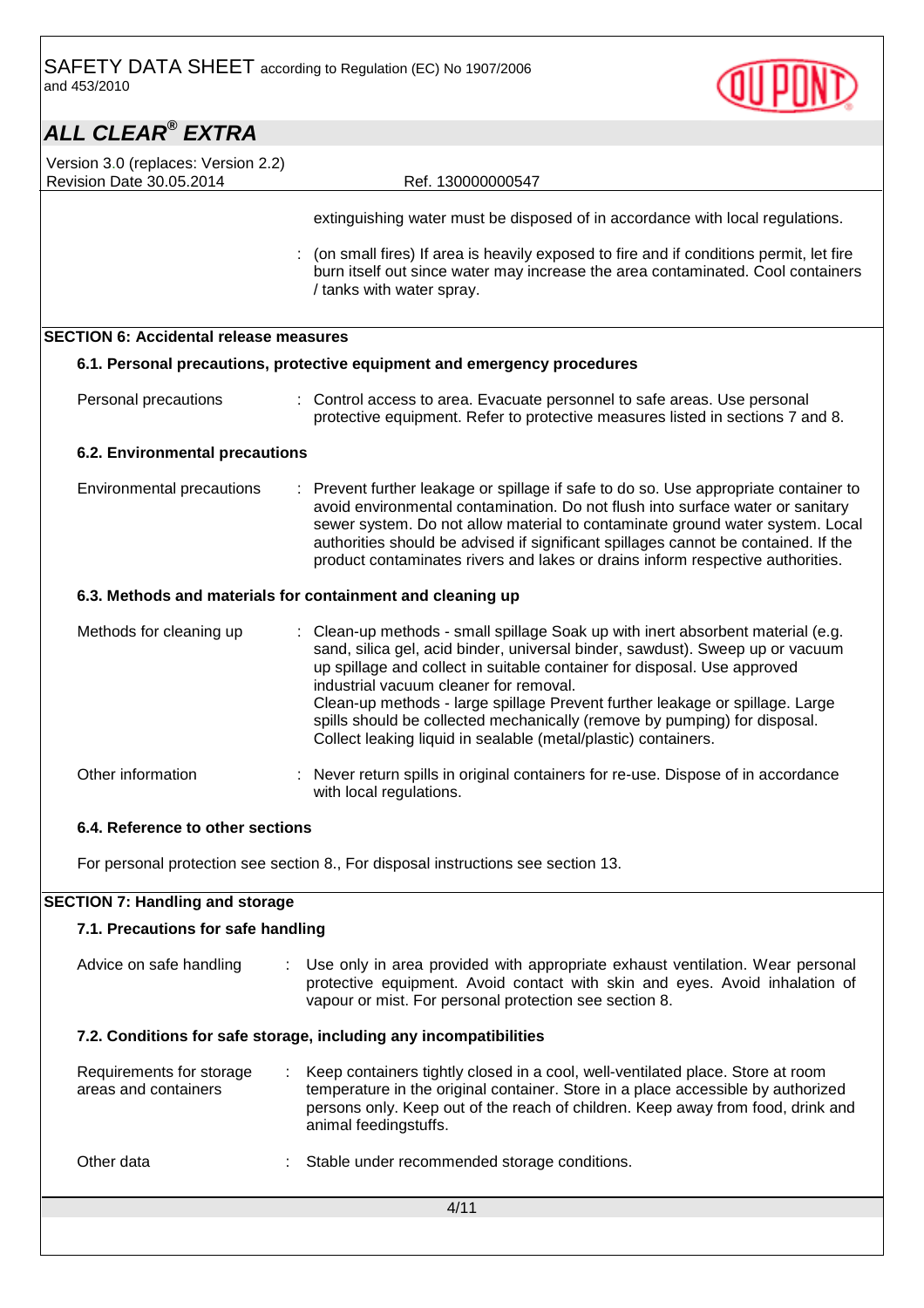

Version 3.0 (replaces: Version 2.2) Revision Date 30.05.2014 Ref. 130000000547

# **7.3. Specific end use(s)**

no data available

# **SECTION 8: Exposure controls/personal protection**

### **8.1. Control parameters**

If sub-section is empty then no values are applicable.

#### **Components with workplace control parameters**

| Type<br><b>Form of exposure</b> | Control<br><b>I</b> parameters | <b>Update</b> | <b>Basis</b> | Remarks |
|---------------------------------|--------------------------------|---------------|--------------|---------|
|                                 |                                |               |              |         |

### **2-Aminoethanol (CAS-No. 141-43-5)**

| <b>TWA</b>  | $2.5 \text{ mg/m}$ 3<br>1 ppm | 2011    | $ELV$ ( $IE$ ) | Indicative OELV               |
|-------------|-------------------------------|---------|----------------|-------------------------------|
| <b>STEL</b> | 7.6 mg/m3<br>3 ppm            | 2011    | $ELV$ ( $IE$ ) | <b>Indicative OELV</b>        |
| SKIN_DES    |                               | 12 2009 | EU ELV         | Can be absorbed through skin. |
| <b>STEL</b> | 7.6 mg/m3<br>3 ppm            | 12 2009 | EU ELV         | Indicative                    |
| <b>TWA</b>  | $2.5 \text{ mg/m}$ 3<br>1 ppm | 12 2009 | EU ELV         | Indicative                    |

### **8.2. Exposure controls**

| Engineering measures     | Ensure adequate ventilation, especially in confined areas.                                                                                                                                                                                                                                                                                                                                                                                                                                                                                                                                                                                                                                                                                                                                             |  |  |  |
|--------------------------|--------------------------------------------------------------------------------------------------------------------------------------------------------------------------------------------------------------------------------------------------------------------------------------------------------------------------------------------------------------------------------------------------------------------------------------------------------------------------------------------------------------------------------------------------------------------------------------------------------------------------------------------------------------------------------------------------------------------------------------------------------------------------------------------------------|--|--|--|
| Eye protection           | Safety glasses with side-shields conforming to EN166 Ensure that eyewash<br>stations and safety showers are close to the workstation location.                                                                                                                                                                                                                                                                                                                                                                                                                                                                                                                                                                                                                                                         |  |  |  |
| Hand protection          | Material: Nitrile rubber<br>Glove thickness: 0.4 - 0.7 mm<br>Glove length: Gauntlets of 35 cm long or longer.<br>Protection index: Class 6<br>Wearing time: 480 min<br>Please observe the instructions regarding permeability and breakthrough time<br>which are provided by the supplier of the gloves. Also take into consideration<br>the specific local conditions under which the product is used, such as the<br>danger of cuts, abrasion, and the contact time. The suitability for a specific<br>workplace should be discussed with the producers of the protective gloves.<br>Gloves should be discarded and replaced if there is any indication of<br>degradation or chemical breakthrough. Before removing gloves clean them with<br>soap and water. Gloves must be inspected prior to use. |  |  |  |
| Skin and body protection | Manufacturing and processing work: Full protective clothing Type 6 (EN 13034)                                                                                                                                                                                                                                                                                                                                                                                                                                                                                                                                                                                                                                                                                                                          |  |  |  |
|                          | Mixer and loaders must wear: Full protective clothing Type 6 (EN 13034) Nitrile                                                                                                                                                                                                                                                                                                                                                                                                                                                                                                                                                                                                                                                                                                                        |  |  |  |
|                          | 5/11                                                                                                                                                                                                                                                                                                                                                                                                                                                                                                                                                                                                                                                                                                                                                                                                   |  |  |  |
|                          |                                                                                                                                                                                                                                                                                                                                                                                                                                                                                                                                                                                                                                                                                                                                                                                                        |  |  |  |

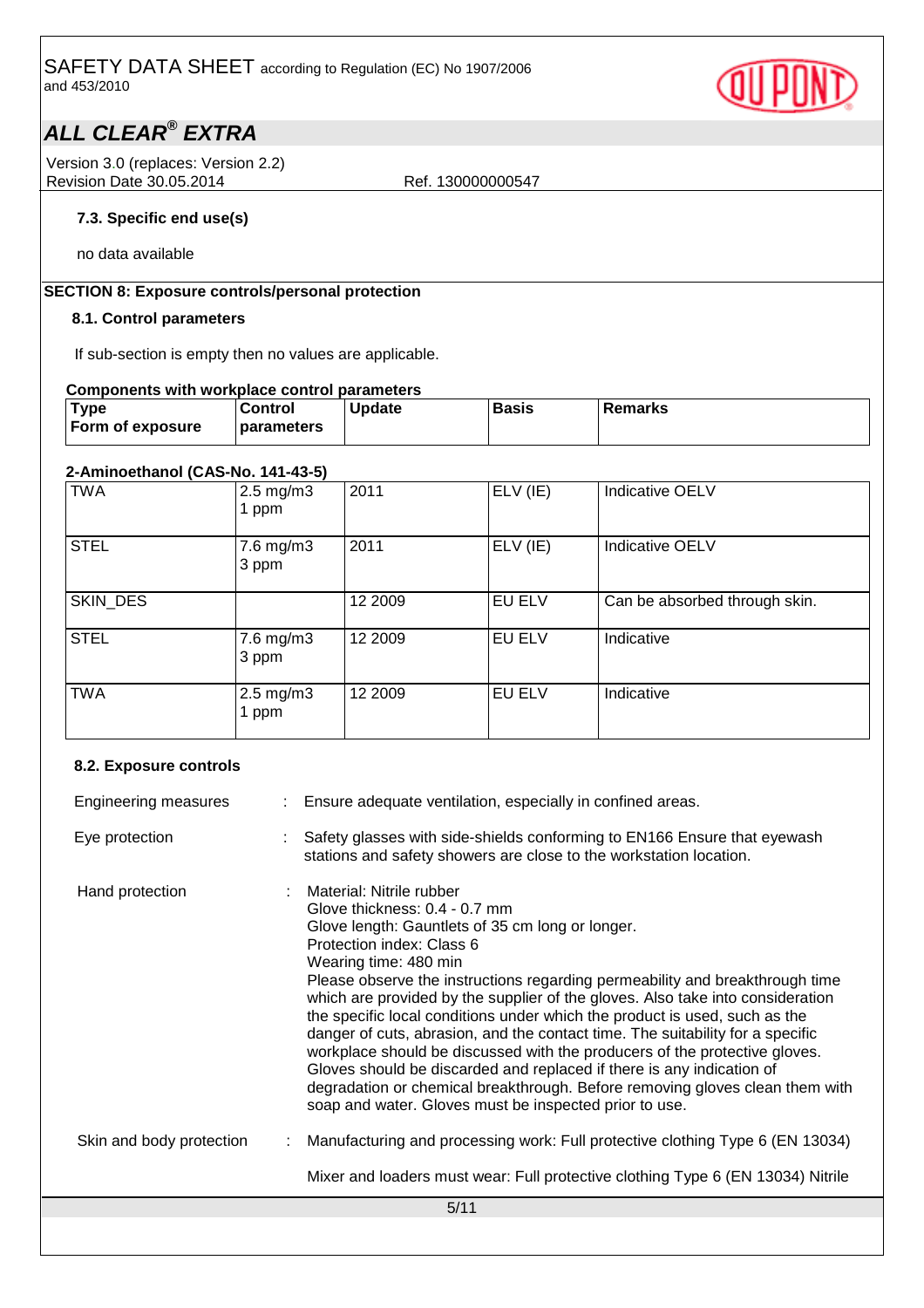

| Version 3.0 (replaces: Version 2.2)<br>Revision Date 30.05.2014 | Ref. 130000000547                                                                                                                                                                                                                                                                                                                                                                                                                                                                                                                                                                             |
|-----------------------------------------------------------------|-----------------------------------------------------------------------------------------------------------------------------------------------------------------------------------------------------------------------------------------------------------------------------------------------------------------------------------------------------------------------------------------------------------------------------------------------------------------------------------------------------------------------------------------------------------------------------------------------|
|                                                                 | rubber boots (EN 13832-3 / EN ISO 20345).                                                                                                                                                                                                                                                                                                                                                                                                                                                                                                                                                     |
|                                                                 | Field and greenhouse application: Tractor / sprayer with hood: No personal<br>body protection normally required.                                                                                                                                                                                                                                                                                                                                                                                                                                                                              |
|                                                                 | Tractor / sprayer without hood: Full protective clothing Type 4 (EN 14605) Nitrile<br>rubber boots (EN 13832-3 / EN ISO 20345).                                                                                                                                                                                                                                                                                                                                                                                                                                                               |
|                                                                 | Mechanical automatized spray application in closed tunnel: No personal body<br>protection normally required.                                                                                                                                                                                                                                                                                                                                                                                                                                                                                  |
| Protective measures                                             | The type of protective equipment must be selected according to the<br>concentration and amount of the dangerous substance at the specific<br>workplace. Only protected handlers may be in the area during application.                                                                                                                                                                                                                                                                                                                                                                        |
| Hygiene measures                                                | Regular cleaning of equipment, work area and clothing. Wash hands before<br>breaks and immediately after handling the product. When using do not eat, drink<br>or smoke. Keep away from food, drink and animal feedingstuffs. For<br>environmental protection remove and wash all contaminated protective<br>equipment before re-use. Dispose of rinse water in accordance with local and<br>national regulations. Do not breathe vapour. Handle in accordance with good<br>industrial hygiene and safety practice. Contaminated work clothing should not<br>be allowed out of the workplace. |
| Respiratory protection                                          | Manufacturing and processing work: Half mask with vapour filter A1 (EN 141)                                                                                                                                                                                                                                                                                                                                                                                                                                                                                                                   |
|                                                                 | Mixer and loaders must wear: Half mask with vapour filter A1 (EN 141)                                                                                                                                                                                                                                                                                                                                                                                                                                                                                                                         |
|                                                                 | Field and greenhouse application: Tractor / sprayer with hood: No personal<br>body protection normally required during the application. However, gloves and a<br>long sleeved shirt shall be worn when handling the treated plants after the<br>application.                                                                                                                                                                                                                                                                                                                                  |
|                                                                 | Tractor / sprayer without hood: Half mask with a particle filter P1 (EN 143).                                                                                                                                                                                                                                                                                                                                                                                                                                                                                                                 |
|                                                                 | Mechanical automatized spray application in closed tunnel: No personal<br>respiratory protective equipment normally required.                                                                                                                                                                                                                                                                                                                                                                                                                                                                 |

# **SECTION 9: Physical and chemical properties**

# **9.1. Information on basic physical and chemical properties**

|                             | 6/11                  |  |
|-----------------------------|-----------------------|--|
| Boiling point/boiling range | : ca. 100 °C          |  |
| Melting point/range         | : ca. -5 $^{\circ}$ C |  |
| рH                          | $:$ ca. 10.5 - 11.4   |  |
| Odour Threshold             | : not determined      |  |
| Odour                       | : characteristic      |  |
| Colour                      | : yellow              |  |
| Form                        | : liquid              |  |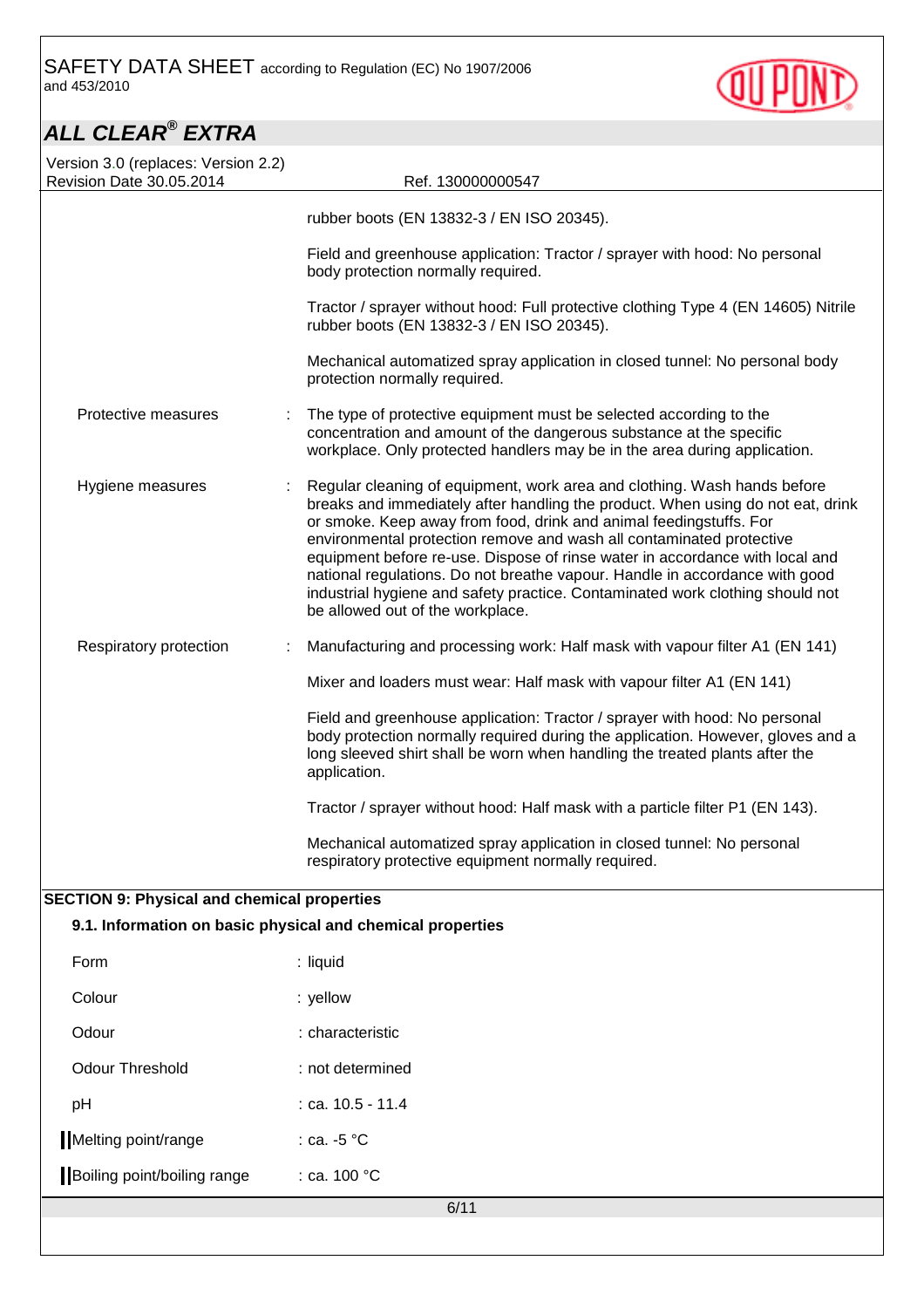

Version 3.0 (replaces: Version 2.2) Revision Date 30.05.2014 Ref. 130000000547

| ACTION Date 00.00.2014                             | 1101.100000000071                                                                                                    |  |
|----------------------------------------------------|----------------------------------------------------------------------------------------------------------------------|--|
|                                                    |                                                                                                                      |  |
| Flash point                                        | : no data available                                                                                                  |  |
| Auto-ignition temperature                          | : Not available for this mixture.                                                                                    |  |
| <b>Oxidizing properties</b>                        | : The product is not oxidizing.                                                                                      |  |
| Lower explosion limit/ lower<br>flammability limit | : not determined                                                                                                     |  |
| Upper explosion limit/ upper<br>flammability limit | : not determined                                                                                                     |  |
| Vapour pressure                                    | : no data available                                                                                                  |  |
| Relative density                                   | : ca. 1.040                                                                                                          |  |
| Solubility/qualitative                             | : completely soluble                                                                                                 |  |
| Water solubility                                   | : soluble                                                                                                            |  |
| Partition coefficient: n-<br>octanol/water         | : Not available for this mixture.                                                                                    |  |
| Viscosity, kinematic                               | : not determined                                                                                                     |  |
| Evaporation rate                                   | : no data available                                                                                                  |  |
| 9.2. Other information                             |                                                                                                                      |  |
|                                                    | Phys.-chem./other information : No other data to be specially mentioned.                                             |  |
| <b>SECTION 10: Stability and reactivity</b>        |                                                                                                                      |  |
| 10.1. Reactivity                                   | : Stable under recommended storage conditions.                                                                       |  |
| 10.2. Chemical stability                           | : The product is chemically stable under recommended conditions of storage, use<br>and temperature.                  |  |
| 10.3. Possibility of<br>hazardous reactions        | : No dangerous reaction known under conditions of normal use. No<br>decomposition if stored and applied as directed. |  |
| 10.4. Conditions to avoid                          | : Heat. Flame                                                                                                        |  |
| 10.5. Incompatible materials                       | Strong oxidizing agents<br>Strong acids                                                                              |  |
| 10.6. Hazardous<br>decomposition products          | No materials to be especially mentioned.                                                                             |  |
| <b>SECTION 11: Toxicological information</b>       |                                                                                                                      |  |
| 11.1. Information on toxicological effects         |                                                                                                                      |  |
| Acute oral toxicity                                |                                                                                                                      |  |
|                                                    | 7/11                                                                                                                 |  |
|                                                    |                                                                                                                      |  |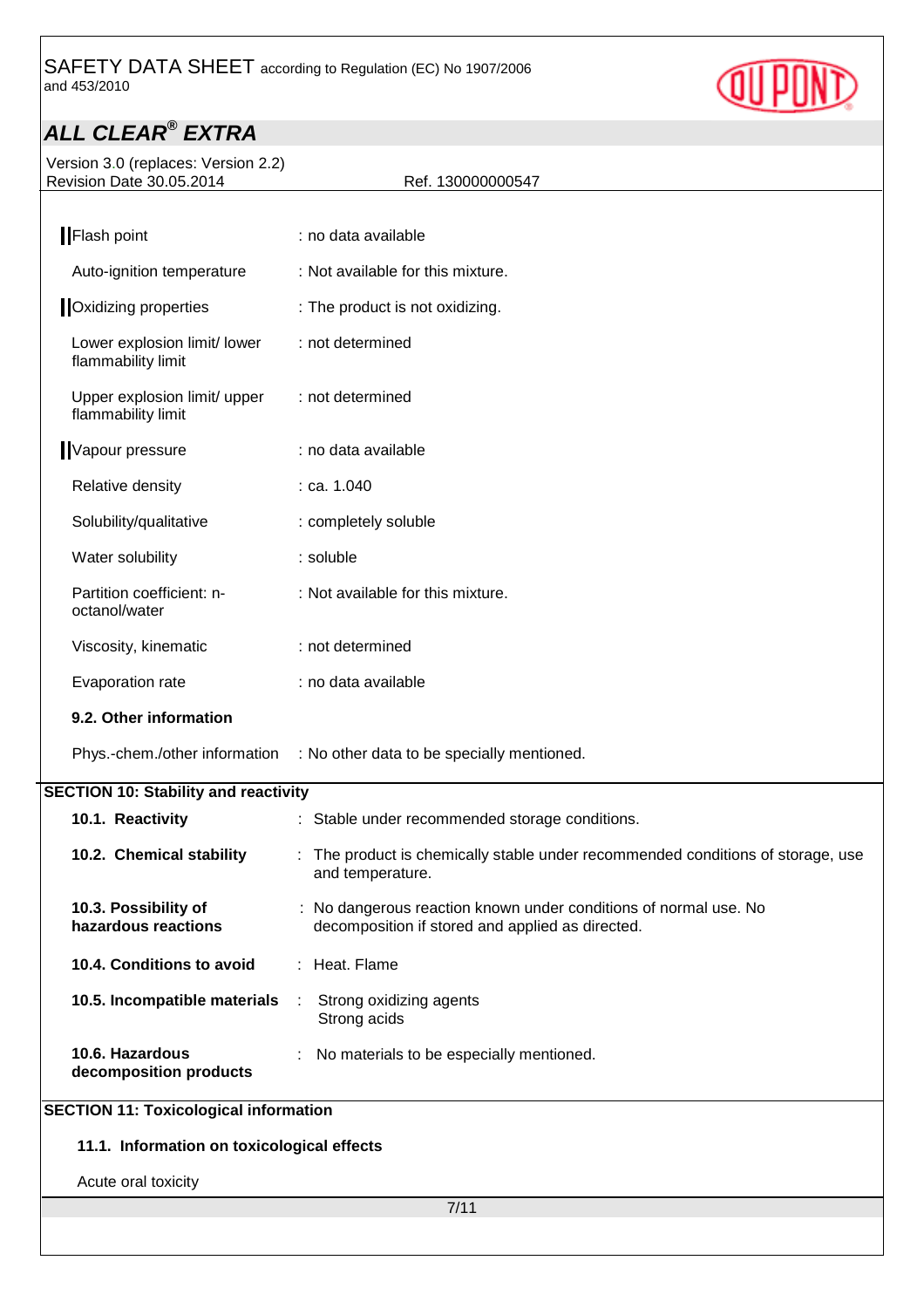

Version 3.0 (replaces: Version 2.2) Revision Date 30.05.2014 Ref. 130000000547

 LD50 / rat : > 2,000 mg/kg (Data on the product itself)

Acute dermal toxicity

• Tetrasodium (1-hydroxyethylidene)bisphosphonate LD50 / animals (unspecified species) : > 2,300 mg/kg

Skin irritation

Irritating to skin and mucous membranes

Human experience

Excessive exposures may affect human health, as follows:

Inhalation Respiratory system: Irritation

Ingestion Gastrointestinal tract: Irritation, Nausea

#### **SECTION 12: Ecological information**

#### **12.1. Toxicity**

Toxicity to fish

This product has no known ecotoxicological effects.

Toxicity to aquatic plants

This product has no known ecotoxicological effects.

Toxicity to aquatic invertebrates

This product has no known ecotoxicological effects.

# **12.2. Persistence and degradability**

#### Biodegradability

Readily biodegradable.

### **12.3. Bioaccumulative potential**

Bioaccumulation

Does not bioaccumulate.

### **12.4. Mobility in soil**

Mobility in soil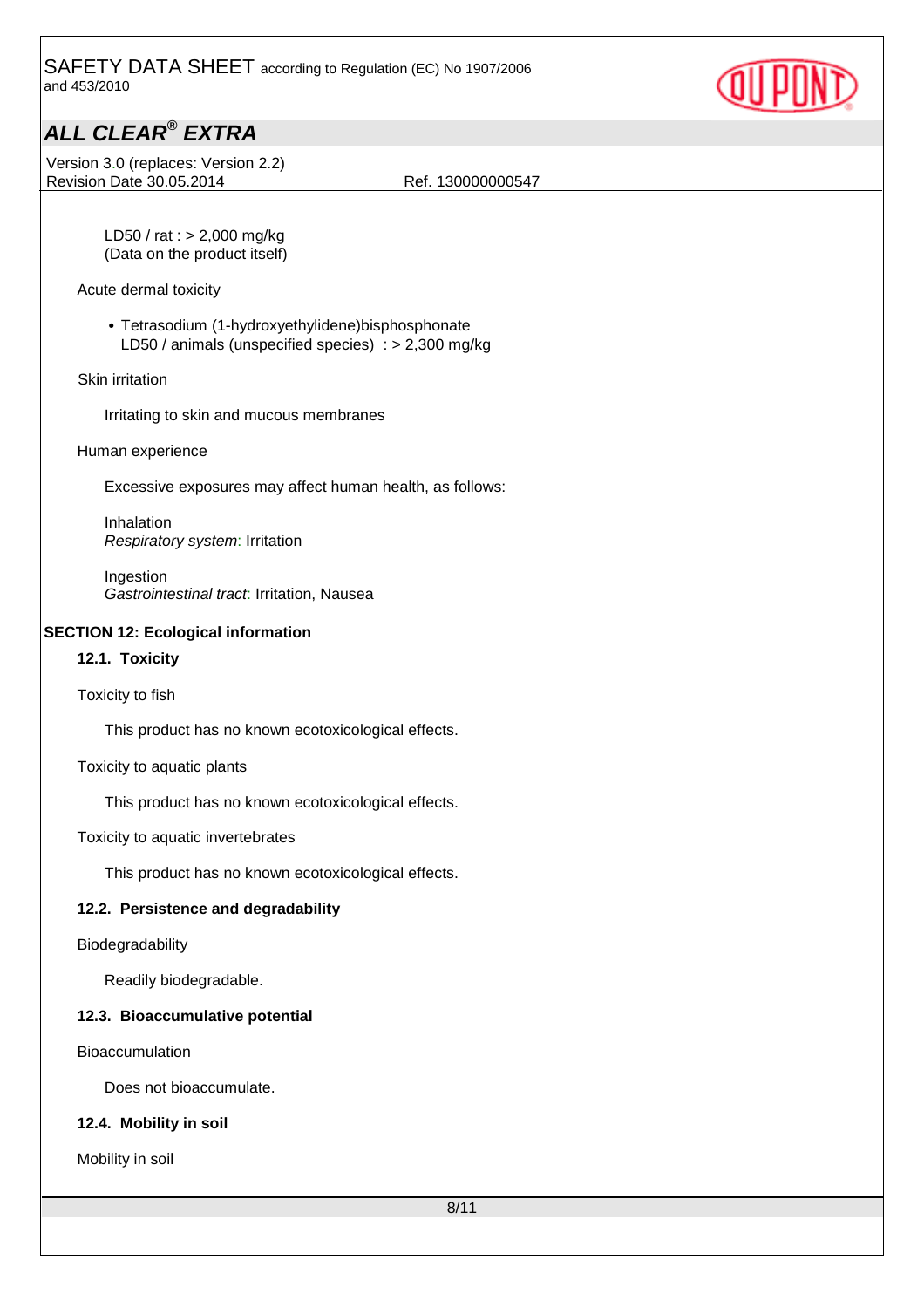

Version 3.0 (replaces: Version 2.2) Revision Date 30.05.2014 Ref. 130000000547

Under actual use conditions the product has a low potential of mobility in soil.

### **12.5. Results of PBT and vPvB assessment**

#### PBT and vPvB assessment

 This mixture contains no substance considered to be persistent, bioaccumulating nor toxic (PBT). / This mixture contains no substance considered to be very persistent nor very bioaccumulating (vPvB).

#### **12.6. Other adverse effects**

#### **Additional ecological information**

This product has no known ecotoxicological effects.

# **SECTION 13: Disposal considerations**

#### **13.1. Waste treatment methods**

| Product                | : Dispose of in accordance with local regulations. Do not contaminate ponds,<br>waterways or ditches with chemical or used container. |
|------------------------|---------------------------------------------------------------------------------------------------------------------------------------|
| Contaminated packaging | : Do not re-use empty containers. If recycling is not practicable, dispose of in<br>compliance with local regulations.                |

### **SECTION 14: Transport information**

#### **ADR**

|             | 14.1. UN number:                                                     | not applicable                                                                 |
|-------------|----------------------------------------------------------------------|--------------------------------------------------------------------------------|
|             | 14.2. UN proper shipping name:                                       | not applicable                                                                 |
|             | 14.3. Transport hazard class(es):                                    | not applicable                                                                 |
|             | 14.4. Packing group:                                                 | not applicable                                                                 |
|             | 14.5. Environmental hazards:                                         | none                                                                           |
|             | 14.6. Special precautions for user:                                  |                                                                                |
|             | Not classified as dangerous in the meaning of transport regulations. |                                                                                |
| IATA_C      |                                                                      |                                                                                |
|             | 14.1. UN number:                                                     | not applicable                                                                 |
|             | 14.2. UN proper shipping name:                                       | not applicable                                                                 |
|             | 14.3. Transport hazard class(es):                                    | not applicable                                                                 |
|             | 14.4. Packing group:                                                 | not applicable                                                                 |
|             | 14.5. Environmental hazards:                                         | none                                                                           |
|             | 14.6. Special precautions for user:                                  |                                                                                |
|             | Not classified as dangerous in the meaning of transport regulations. |                                                                                |
| <b>IMDG</b> |                                                                      |                                                                                |
|             | 14.1. UN number:                                                     | not applicable                                                                 |
|             | 14.2. UN proper shipping name:                                       | not applicable                                                                 |
|             | 14.3. Transport hazard class(es):                                    | not applicable                                                                 |
|             | 14.4. Packing group:                                                 | not applicable                                                                 |
|             | 14.5. Environmental hazards:                                         | none                                                                           |
|             | 14.6. Special precautions for user:                                  |                                                                                |
|             | Not classified as dangerous in the meaning of transport regulations. |                                                                                |
|             |                                                                      | 14.7. Transport in bulk according to Annex II of MARPOL 73/78 and the IBC Code |
|             | not applicable                                                       |                                                                                |

9/11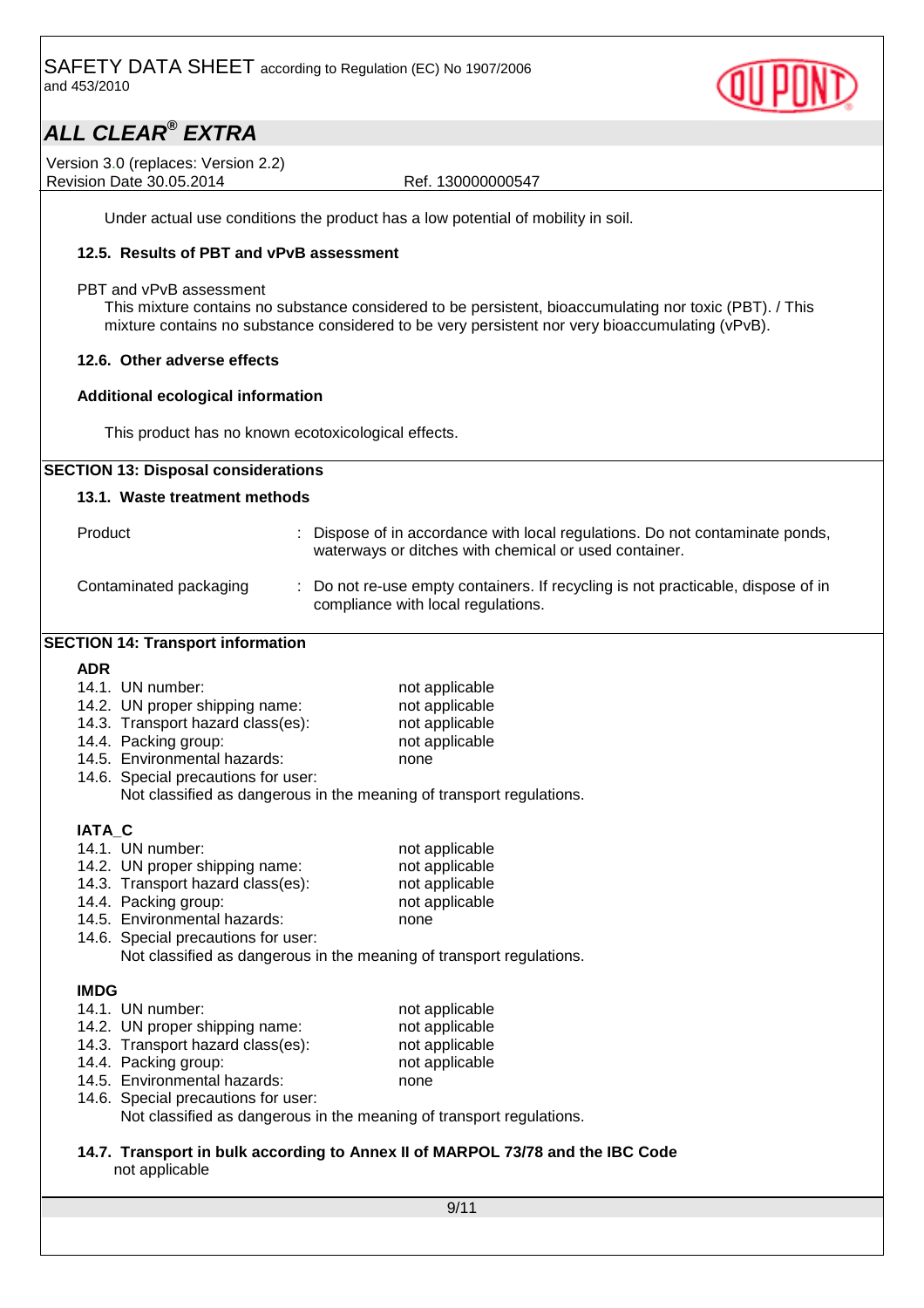

Version 3.0 (replaces: Version 2.2) Revision Date 30.05.2014 Ref. 130000000547

# **SECTION 15: Regulatory information**

- **15.1. Safety, health and environmental regulations/legislation specific for the substance or mixture**
- Other regulations : No specific information about other regulations/legislation to be mentioned.

### **15.2. Chemical Safety Assessment**

No Chemical Safety Assessment has been carried out for this mixture.

# **SECTION 16: Other information**

### **Text of R-phrases mentioned in Section 3**

| R <sub>22</sub> | Harmful if swallowed.            |
|-----------------|----------------------------------|
| R36/38          | Irritating to eyes and skin.     |
| R41             | Risk of serious damage to eyes.  |
| R50             | Very toxic to aquatic organisms. |

### **Full text of H-Statements referred to under section 3.**

| H302 | Harmful if swallowed.          |
|------|--------------------------------|
| H315 | Causes skin irritation.        |
| H318 | Causes serious eye damage.     |
| H319 | Causes serious eye irritation. |
| H400 | Very toxic to aquatic life.    |
|      |                                |

Other information **professional use** 

#### **Abbreviations and acronyms**

| <b>ADR</b>        | European Agreement concerning the International Carriage of Dangerous Goods by<br>Road |  |  |
|-------------------|----------------------------------------------------------------------------------------|--|--|
| <b>ATE</b>        | Acute toxicity estimate                                                                |  |  |
| CAS-No.           | <b>Chemical Abstracts Service number</b>                                               |  |  |
| <b>CLP</b>        | Classification, Labelling and Packaging                                                |  |  |
| EbC50             | Concentration at which 50% reduction of biomass is observed                            |  |  |
| EC50              | Median effective concentration                                                         |  |  |
| EN                | European Norm                                                                          |  |  |
| EPA               | <b>Environmental Protection Agency</b>                                                 |  |  |
| ErC <sub>50</sub> | Concentration at which a 50% inhibition of growth rate is observed                     |  |  |
| EyC50             | Concentration at which 50 % inhibition of yield is observed                            |  |  |
| IATA C            | International Air Transport Association (Cargo)                                        |  |  |
| IBC.              | International Bulk Chemical Code                                                       |  |  |
| <b>ICAO</b>       | International Civil Aviation Organization                                              |  |  |
| <b>ISO</b>        | International Standard Organization                                                    |  |  |
| <b>IMDG</b>       | <b>International Maritime Dangerous Goods</b>                                          |  |  |
| <b>LC50</b>       | <b>Median Lethal Concentration</b>                                                     |  |  |
| LD50              | Median Lethal Dose                                                                     |  |  |
| <b>LOEC</b>       | Lowest Observed Effect Concentration                                                   |  |  |
| <b>LOEL</b>       | Lowest observable effect level                                                         |  |  |
| <b>MARPOL</b>     | International Convention for the Prevention of Marine Pollution from Ships             |  |  |
| n.o.s.            | Not Otherwise Specified                                                                |  |  |
| <b>NOAEC</b>      | No Observed Adverse Effect Concentration                                               |  |  |
|                   |                                                                                        |  |  |
| 10/11             |                                                                                        |  |  |